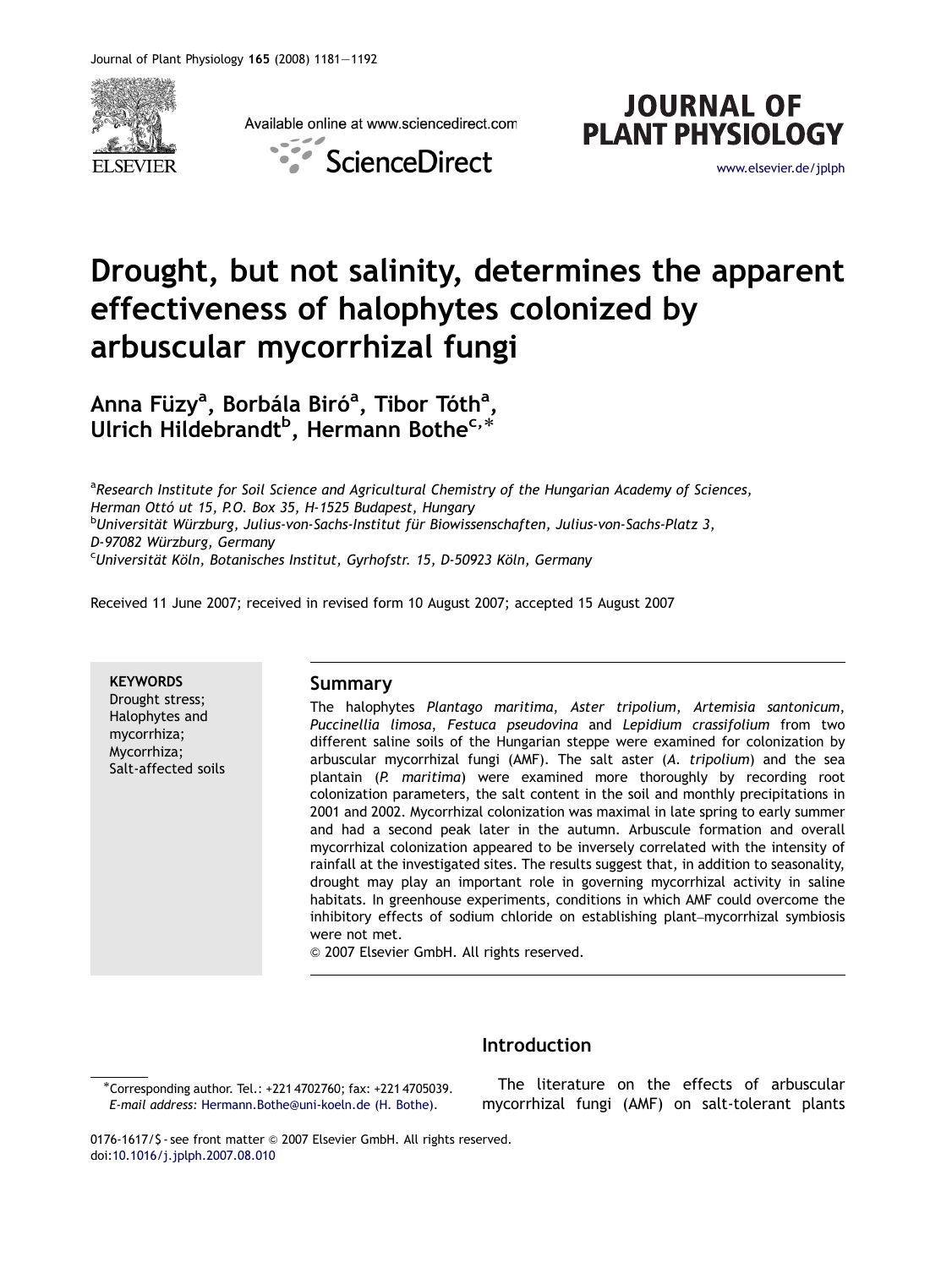(the halophytes) is controversial. Salt was reported to inhibit germination of AMF spores, colonization of the halophytes by the fungi and formation of new, fertile spores under laboratory conditions ([Juniper and Abbott, 1993;](#page-10-0) [Smith and Read,](#page-11-0) [1997](#page-11-0)). At field sites, however, several halophytes are heavily colonized by AMF. This was noted early ([Mason, 1928;](#page-10-0) [Boullard, 1959](#page-10-0)) for the salt aster (Aster tripolium L.). In our experience, this salt aster and other plants such as sea plantain (Plantago maritima L.), sea wormwood (Artemisia santonicum L.) and chamomile (Matricaria chamomilla L.) are among the most heavily colonized plants that we have examined over several years (Füzy et al., 2001; [Landwehr et al., 2002\)](#page-10-0). In addition, saline soils carry a high content of AMF spores, particularly of Glomus geosporum [\(Hildeb](#page-10-0)[randt et al., 2001;](#page-10-0) [Landwehr et al., 2002](#page-10-0)), indicating that saline soils are, indeed, sites where AMF thrive. In the field, other factors that allow extensive colonization of plants must override the inhibition by salt.

There is currently no clear relationship that links AM functioning with fungal colonization of roots [\(Smith and Read, 1997](#page-11-0); [Tonin et al., 2001;](#page-11-0) Vogel-Mikuš et al., 2005). Hence, a high level of colonization may not always indicate an extensive exchange of metabolites between the two symbiotic partners. A few active fungal structures in only a small number of roots may help plants to cope with all kinds of stress (drought, mineral deficiency, pollution by metals, salts or toxins, attack by pathogens, etc.). During the course of a year, the number of fungal structures within a plant may also vary significantly [\(Smith and Read, 1997;](#page-11-0) Füzy [et al., 2001](#page-10-0)). This is particularly true of arbuscules, which have a short half-life of some 2 weeks. It is generally accepted that arbuscules are the sites of the most extensive transfer of metabolites. Glucose, primarily, is transferred from the plant to the fungus and, conversely, water and minerals from the fungus to the host [\(Smith and Read, 1997;](#page-11-0) [Harrison, 2005\)](#page-10-0).

The present study examined the level of AMF colonization of halophytes in two different saline habitats in the Hungarian steppe (Puszta) during the course of a year. Seasonal fluctuations of mycorrhiza (total colonization, arbuscule formation) were assessed during the course of the year. The study aimed at uncovering whether such fluctuations were dependent on the soil type or its salt composition, or more on other parameters such as rainfall and drought. If one accepts the notion that arbuscules are the sites of extensive metabolite transfer between the symbiotic partners, the arbuscule counts of the present study suggest that drought might be the major factor governing the activity of the symbioses between the AMF and halophytes in saline habitats rather than the soil type or its salt composition. Results of greenhouse experiments are also reported where AMF were tested in attempts to overcome the inhibitory effects of sodium chloride on the establishing of this symbiosis.

## Materials and methods

## Sites examined

Two saline sites were selected to examine the colonization of halophytes by mycorrhizal fungi:

- (a) Puszta at Apaj (47°5.2'N; 19°5.8'E), an occasionally pastured grassland, with Solonetz soil type (for the term, see Horváth et al., 1974), with  $Na<sub>2</sub>CO<sub>3</sub>$ , Na<sub>2</sub>SO<sub>4</sub> and NaCl as salts, pH between 8.5 and 9.6 (9.2 $\pm$ 0.4), electric conductivity (1:2.5, soil:water ratio) of 0.38–0.82 (0.62 $\pm$ 0.16) dS m $^{-1}$ , organic matter 0.86– 1.78% (1.48  $\pm$  0.32%) and clay content 9–26% (18 $\pm$ 6.5%). The site is classified as Artemisia saline puszta (15.A113) by [Devillers and Devillers-Terschuren](#page-10-0) [\(1996\)](#page-10-0).
- (b) Border meadow of Lake Zabszék (46°50.6'N; 19°10.6'E), periodically flooded by Lake Solonchak (see Horváth et al., 1974),  $Na<sub>2</sub>CO<sub>3</sub>$ , and NaCl as main salts, pH 9.0-9.7 (9.4 $\pm$ 0.3), electric conductivity of  $0.70 - 1.17$   $(0.85 \pm 0.25)$  dS m<sup>-1</sup>, organic matter 0.71-1.14% (0.91 $\pm$ 0.15%) and clay content 8-18%  $(14\pm4.5%)$ . The plant community was classified as Pannonic Puccinellia limosa hollows (15.A131) [\(Devillers and Devillers-Terschuren, 1996](#page-10-0)). This site was some 50 km south of the first location.

## Halophytes examined

Two typical halophytes, A. tripolium and P. maritima, were screened for the degree of mycorrhizal colonization and the formation of arbuscules in their roots at Apaj each month during 2001 and 2002. In 2002, A. tripolium was also examined at a similar site at Lake Zabszék.

## Meteorological data, dates of sampling and determination of the degree of mycorrhizal colonization

The meteorological data recorded in the Kiskunság region (located at Kecskemét) are for 2001 in March, precipitation 64 mm, average temperature 8.7  $\degree$ C sampling date 14.03 and the total precipitation in the 30-day period up to 10 days before the sampling date: 27 mm (given under [Figures 2](#page-3-0)–5), April 37/10.2/04.04/35, May 17/17.1/10.05/20, June 94/17.9/20.06/29 July 127/ 21.5/18.07/89, August 21/22.1/27.08/8, September 98/ 14.8./25.09/77, October 14/13.9/27.10/7 and November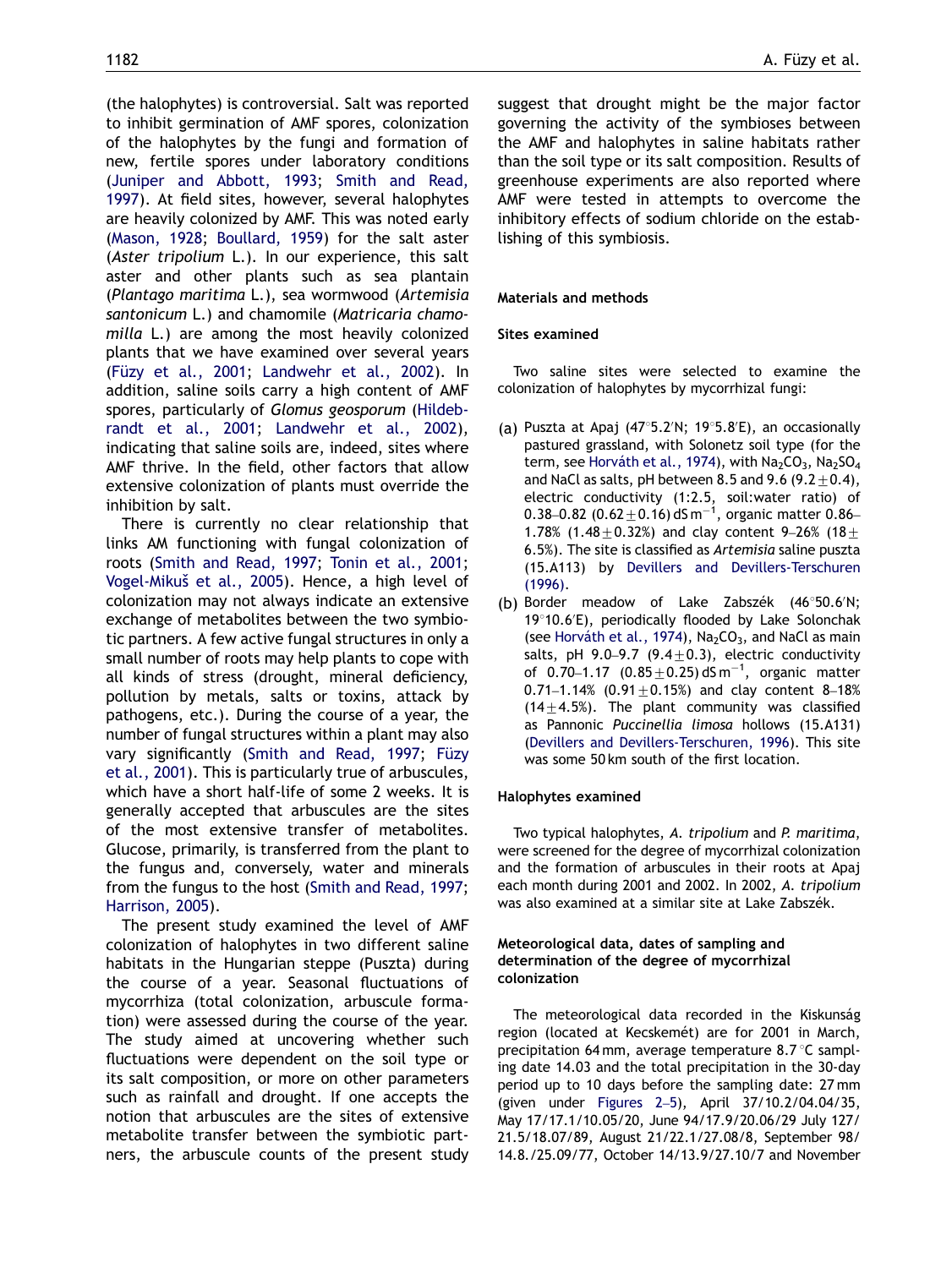<span id="page-2-0"></span>39/3.0/16.11/14. For 2002 the data were in March 22/7.8/ 14.03/14, April 36/11.0/26.04/18, May 41/19.0/23.05/28, June 57/21.3/25.06/65, July 34/23.4/30.07/33, August 75/21.3/30.08/74, September 73/15.1/30.09/6, October 30/10.6./27.10/23 and November 25/ 7.5/13.11/18.

Samples of lateral roots were taken from two parallels, in both cases consisting of a mixture of five randomly selected individuals of each halophyte species examined. The roots were mixed to yield approximately 1 g fresh weight, cleansed with tap water and stored in 70% alcohol prior to the examination of AMF colonization. After storage, root samples were cut into approximately 1 cm segments, boiled in 15% KOH for 40 min, stained with aniline blue and fixed in 40% lactic acid ([Phillips and](#page-11-0) [Hayman, 1970\)](#page-11-0). Colonization was assessed by the fiveclass system of Trouvelot ([Trouvelot et al., 1986](#page-11-0)) at 100  $\times$  magnification (or at 200  $\times$  or 400  $\times$  magnification when distinct AMF structures were counted). The abundance of hyphae, vesicles and arbuscules was determined in 30 root segments of each plant. The terminology on the intensity of mycorrhizal colonization (M% value) and on absolute arbuscule richness (A%) was described by [Trouvelot et al. \(1986\)](#page-11-0).

## Determination of the electric conductivity and of the water content in the soil samples

Roots were sampled at Apaj on July 18, 2001 to assess the degree of mycorrhizal colonization along the salt gradient (Figure 1). Electric conductivity was measured in the field at 0–20 cm depth with a four-electrode conductivity sensor SCT 12 apparatus (Martek Instruments Inc., Raleigh, NC, USA) and in the laboratory in a suspension of 1 g soil mixed with 2.5 mL water with a conductometer (Jeway 4020, Jeway Electric Co. Ltd., Fuzhou, PR of China). The water content in 10 g soil samples was determined by subtracting the weight of the soil dried overnight at 105 $\degree$ C from its fresh weight.

## Experimental details of the salt stress experiments in the greenhouse

The experimental procedures of these experiments [\(Figure 7](#page-8-0)) were as described previously ([Scheloske et al.,](#page-11-0) [2004](#page-11-0)). Seeds of either A. tripolium (collected at the German coast, island of Sylt, near List) or barley, Hordeum vulgare var. Carina (purchased from Schmitz and Laux, D-Hilden), were surface sterilized and germinated in sterilized garden soils (''Einheitserde''). Plantlets (3–4 weeks old) were transferred to 1–5 L pots filled with 80% quartz sand and 20% expanded clay as inert material, both sterilized. Roots were colonized by adding expanded clay containing a mixture of G. geosporum Br 1 and Glomus intraradices Sy167 produced as described [\(Hildebrandt et al., 1999](#page-10-0)). Plants were grown in the greenhouse at  $25-30$  °C, 70% relative air humidity, with 15 h photoperiods and a light intensity of 150–600 microEinstein for 6 months. Plants were watered every second day and once a week with Hoagland nutrient solution without phosphorus and once a month with complete Hoagland solution. The concentrations of NaCl in the abscissa of [Figure 7](#page-8-0) were carefully monitored by electric conductivity measurements every 3–4 days and adjusted to the correct value by a NaCl suspension whenever necessary.

#### **Statistics**

Statistical analysis of mycorrhizal colonization and arbuscule formation was conducted by one-way analysis using ANOVA. LSD<sub>5%</sub> values are given in [Figures 2](#page-3-0)–5. The correlation between mycorrhizal colonization and



Figure 1. Schematic presentation of the relative location of halophytes along the salt gradient at Apaj. The haloseries (toposequence) of the plant species is based on Ellenberg and our own experience. M% values (determined as described by [Trouvelot et al., 1986](#page-11-0)) indicate the percentage of mycorrhizal colonization of the halophytes in July 2001.  $\diamond$  = soil moisture,  $\blacksquare$  = electric conductivity, determined directly at the site in 10–20 cm soil depth close to the roots of the plants indicated. P.m., Plantago maritima; F.p., Festuca pseudovina; A.s., Artemisia santonicum; P.c., Puccinellia limosa; L.c., Lepidium crassifolium; A.t., Aster tripolium.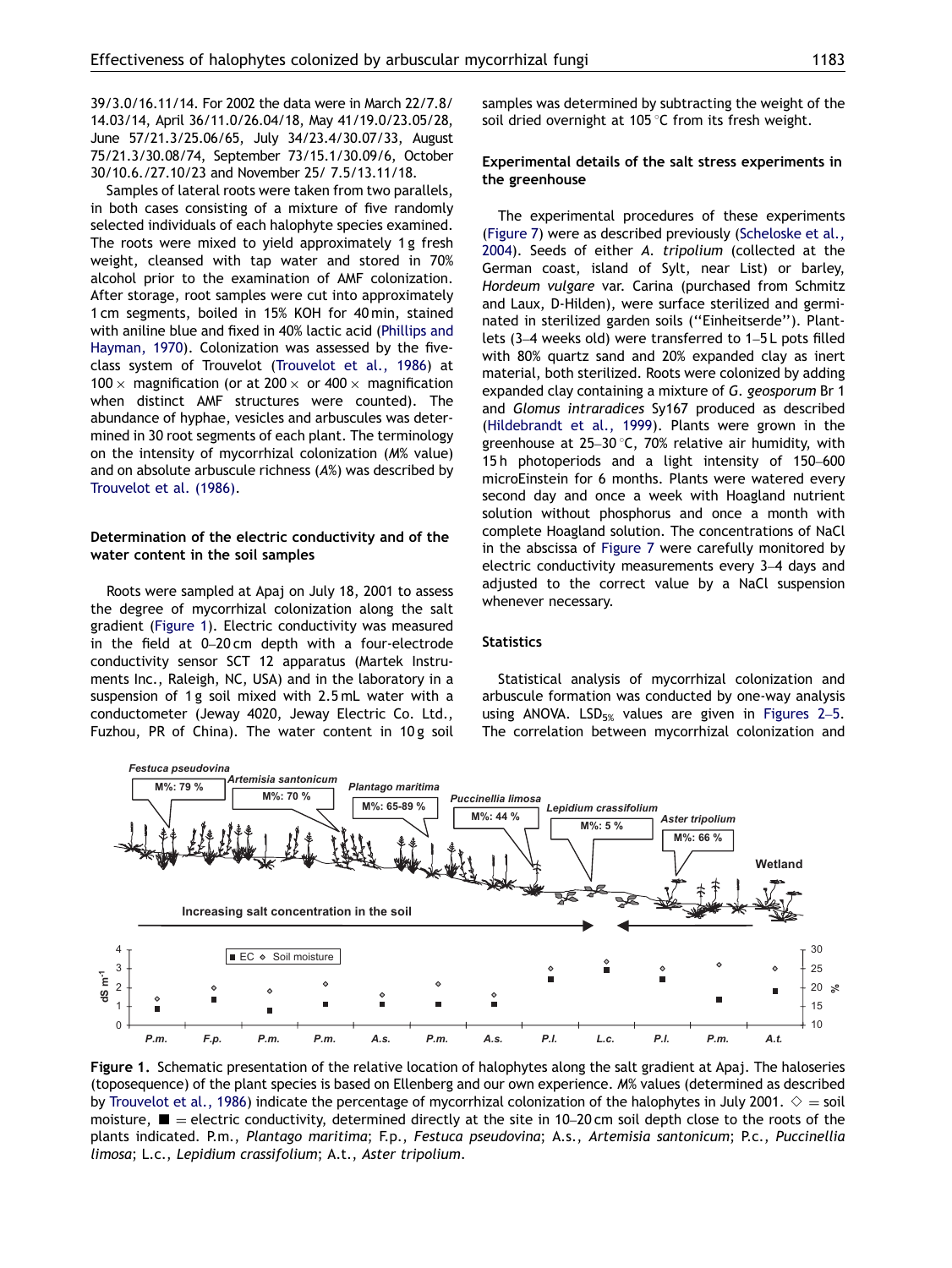<span id="page-3-0"></span>

Figure 2. Mycorrhizal colonization and arbuscule frequency of Plantago maritima at Apaj in 2001 during the course of the year.  $M =$  total mycorrhizal colonization,  $A =$  arbuscule frequency (determined by the Trouvelot method). Different letters indicate significant differences as result of variance analyses ( $p = 0.05$ ). Error bars represent the LSD<sub>5%</sub> values.  $\blacksquare$  = rainfall, summed up for the 20-day interval ending 10 days prior to the sampling date,  $\blacklozenge$  = moisture of a soil sample taken in 20 cm depth at the root of the plant. The significance level is  $p = 0.162$  for M% values and  $p = 0.004$  for A% values.

precipitation data was examined by linear regression at the  $p = 0.05$  significance level.

# Results

# Colonization of different halophytes by AMF along a salt gradient

Plants in saline habitats colonize a marsh in strict dependence on the salt concentration in the soil ([Ellenberg, 1988\)](#page-10-0), resulting in a typical toposequence (haloseries) of the halophytes, often with distinct belt formations ([Figure 1](#page-2-0)). Among the plants discussed in the present study, the sea plantain (P. maritima L.) occupies sites with lower salt concentration as inferred from the electric conductivity measurements [\(Figure 1](#page-2-0), bottom). Lepidium crassifolium W. et K. occurs at the highest salt levels, whereas A. tripolium L. thrives mainly in wet areas but within a broad amplitude of salt and water content in the soil [\(Figure 1](#page-2-0) bottom and unpublished observations). Several plants, such

as the Asteraceae A. tripolium and A. santonicum L.  $=$  A. maritima auct. ([Simon, 2000](#page-11-0)), as well as the sea plantain, P. maritima, or the grass Festuca pseudovina Hackel, all assessed at Apaj on July 18, 2001, showed a high degree of mycorrhizal formation with 2/3 or more of the roots being colonized. As Festuca ovina/pseudovina is not yet resolved taxonomically as an aggregate, this grass population at Apaj may represent a specifically saltadapted ecotype. Along the toposequence, the degree of mycorrhizal colonization of plants seemed to decrease with increasing salinity in the soil ([Figure 1\)](#page-2-0), as also observed in other saline habitats ([Hildebrandt et al., 2001](#page-10-0); [Landwehr et al.,](#page-10-0) [2002](#page-10-0)). The grass Puccinella limosa (Schur) Holmb., like other species of this genus [\(Landwehr et al.,](#page-10-0) [2002](#page-10-0)), exhibited a moderate degree of mycorrhizal colonization, which varied from one individual to the next. At the highest salt levels in the soils, colonization of the plants by AMF was low in most instances, as documented for L. crassifolium at Apaj ([Figure 1](#page-2-0)). The low value of 5% colonization of L. crassifolium roots determined as described by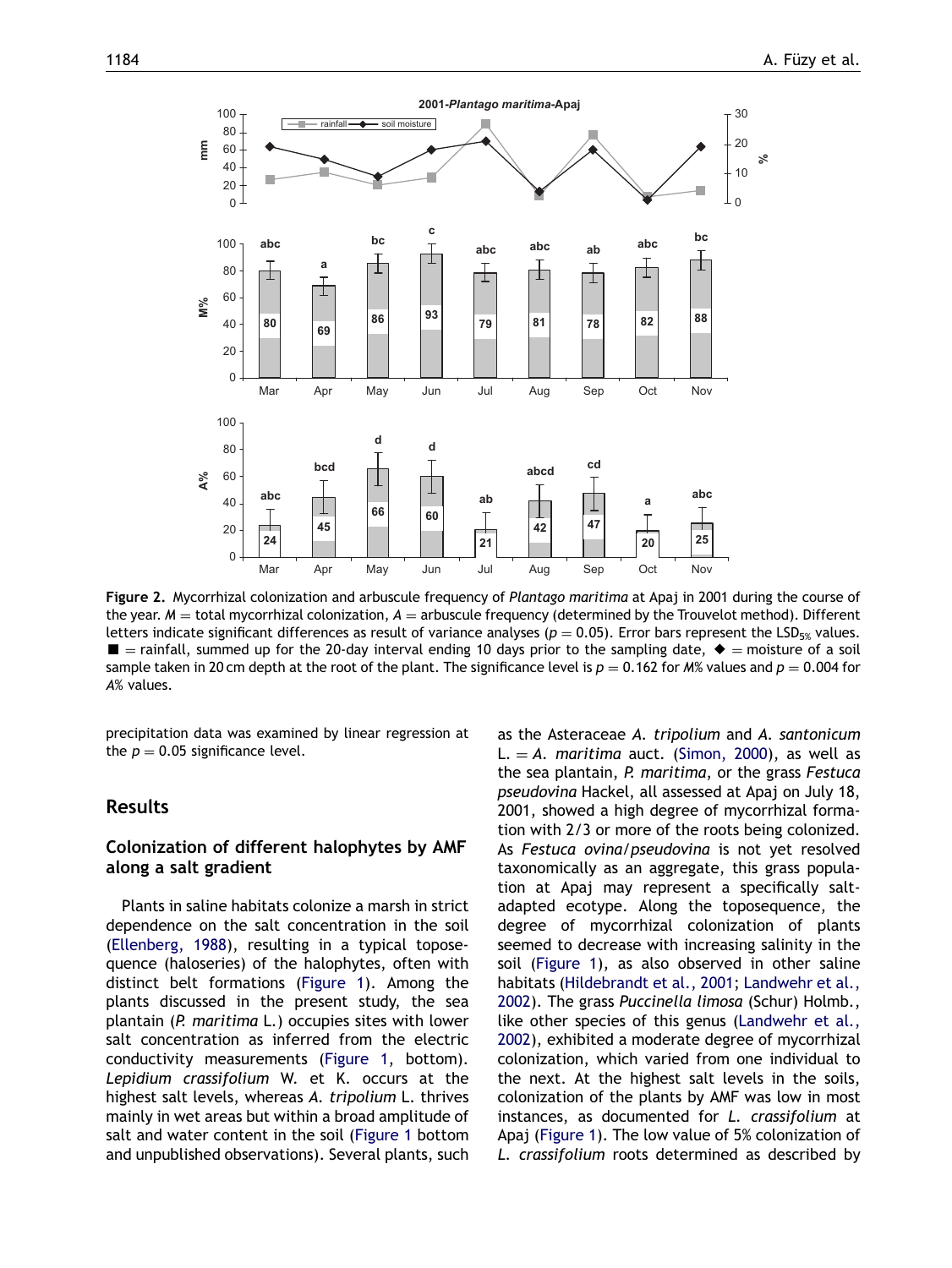

Figure 3. Mycorrhizal colonization and arbuscule frequency of Plantago maritima at Apaj in 2002 during the course of the year. For the abbreviations and symbols see legend to [Figure 2](#page-3-0). The significance level is  $p = 0.000$  for M% values and  $p = 0.002$  for A% values.

[Trouvelot et al. \(1986\)](#page-11-0) might indicate an occasional spread of fungal hyphae within the roots of this Brassicaceae, a family generally considered to be nonmycorrhizal. Arbuscules were, however, not detected in the roots of this plant at the date examined.

# Degree of colonization and arbuscule formation in halophytes during the course of the year

The amount of rainfall was low (much under the average) in the first half of 2001 (see [Figures 2](#page-3-0)–5). During this period, the overall colonization rate of the roots of P. maritima and, more pronounced, the number of arbuscules steadily increased ([Figure 2\)](#page-3-0). Rainfall in July and September was high, which caused an apparent reduction in arbuscule numbers by more than 50% in July and October, respectively. August remained comparably dry, which coincided with an increase in arbuscule frequencies. Remarkably, the degree of colonization of P. maritima and the number of arbuscules on the roots of this perennial plant was still high in the late season (October/November). All these differences were statistically significant [\(Figure 2\)](#page-3-0). The colonization intensity and arbuscule frequency were not well correlated with the water content in the upper 10 cm of the soil as with the rainfall as seen in [Figure 2](#page-3-0) and following figures.

In 2002, the overall degree of mycorrhizal colonization and arbuscule numbers of P. maritima (Figure 3) were not as high as in the previous year. However, a similar pattern of arbuscule formation was also observed in this year. Arbuscule formations were high in periods of low rainfall (April to May, July and late autumn), and decreased after periods of higher precipitation (June, August). The decrease in arbuscule numbers (e.g. in September) lagged slightly behind rainfall (Figure 3).

Essentially the same results were obtained with A. tripolium at Apaj in 2002 [\(Figure 4\)](#page-5-0). Periods of higher rainfall in June and August were accompanied by low colonization and arbuscule frequency in June (in August not so distinct for arbuscules but for the degree of colonization). When precipitation was low at the beginning and end of the year as well as in July, both the degree of colonization and arbuscule numbers were higher than in the wetter months.

At the Zabszék site, some 50 km from Apaj, the mycorrhizal colonization of A. tripolium ([Figure 5](#page-6-0)) showed the same dependence on rainfall as seen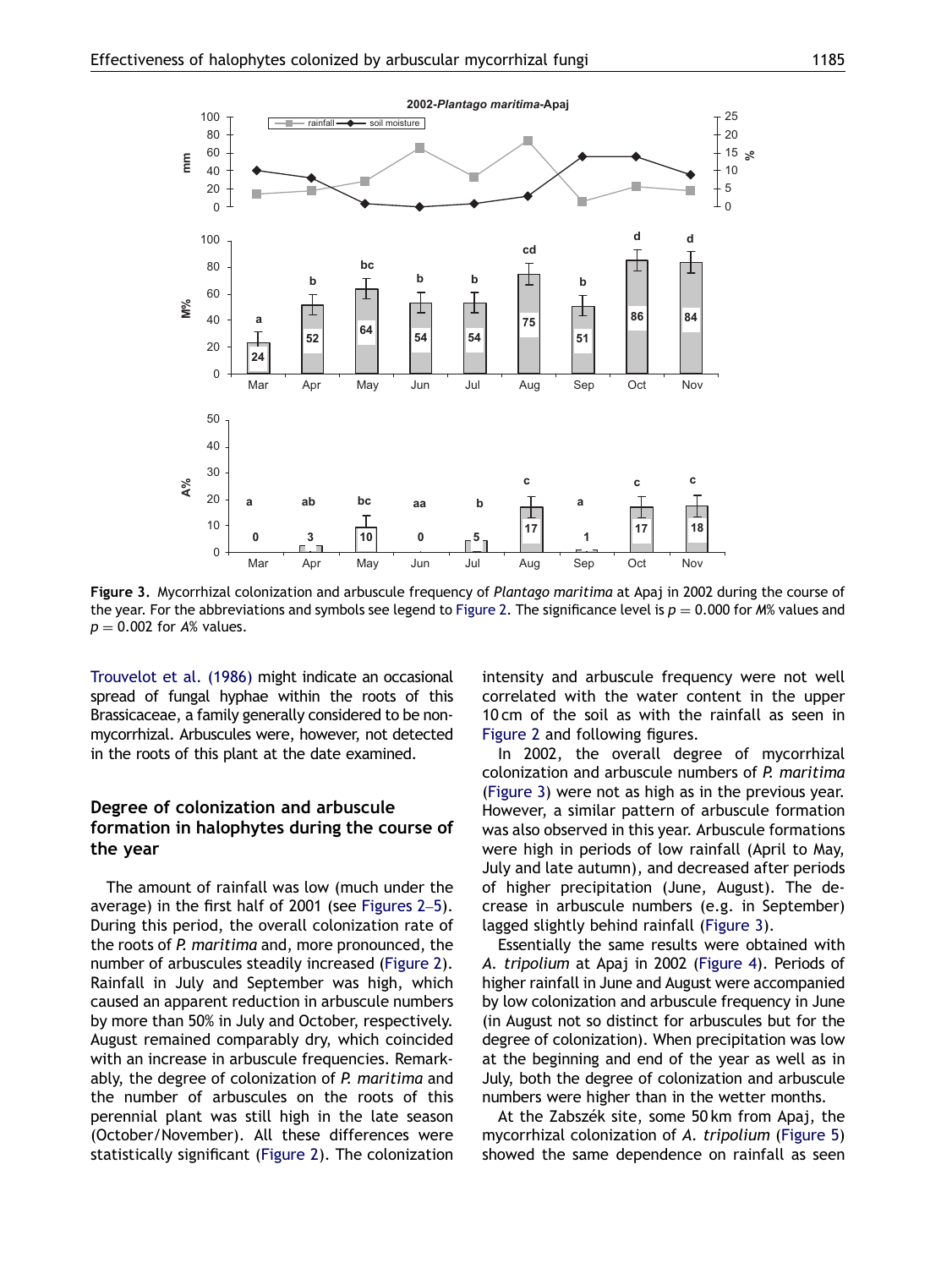<span id="page-5-0"></span>

Figure 4. Mycorrhizal colonization and arbuscule frequency of Aster tripolium at Apaj in 2002 during the course of the year. For the abbreviations and symbols see legend to [Figure 2.](#page-3-0) The significance level is  $p = 0.068$  for M% values and  $p = 0.592$  for A% values.

before. High levels of rainfall in June and August were accompanied by low arbuscule numbers, and during periods of drought at the beginning and end of the year and in July, arbuscule frequency was high. At Zabszék also, the mycorrhizal pattern did not correlate with the water content in the upper soil [\(Figure 5](#page-6-0)).

The data in [Figures 2](#page-3-0)–5 were evaluated statistically ([Figure 6a,](#page-7-0) [Tables 1 and 2\)](#page-7-0). The mycorrhizal intensity (M values) of the current and the previous month were subtracted from each other and correlated with the rainfall data. A linear regression model was found to predict the changes in the mycorrhizal colonization and rainfall for the months April until July at a significance level of  $\alpha = 0.01$ . A similar correlation was seen for the arbuscule values even for the months April until August [\(Figure 6b](#page-7-0)). Later in the year, however, such a correlation was not so distinct.

## Failure to demonstrate salt resistance conferred by AMF in greenhouse experiments

A previous study [\(Landwehr et al., 2002\)](#page-10-0) indicated that spores of one single species among AMF, G. geosporum, dominated in Central European saline soils, including the Hungarian salt marshes examined in the present study. In attempts to demonstrate the potential alleviation of salt stress by AMF, a mixture of G. geosporum (isolated from the salt marsh at Jerxheim in Northern Germany; [Hildebrandt et al., 2001\)](#page-10-0) and G. intraradices SY167 was used in greenhouse experiments [\(Figure 7](#page-8-0)). The salt content of the soils in the 1 L pots was carefully monitored twice a week by electric conductivity measurements and kept at the concentrations given in the abscissa of [Figure 7](#page-8-0) by adding different amounts of NaCl in the same volume of water. All attempts to find any positive effect of AMF on plant growth (biomass) failed in more than 20 different experiments between 1997 and 2003 at different seasons of the year. Even at lower concentrations (0.5%, 1%), NaCl suppressed mycorrhizal colonization of the salt-tolerant A. tripolium. No differences in root and shoot biomass were detected between AMF-inoculated plants and controls without the fungi. Similar results were obtained with maize (Zea mays L.), tomato (Lycopersicon esculentum MILL.) and the sea plantain (P. maritima) in greenhouse experiments in the Cologne laboratory (not documented). The Budapest laboratory used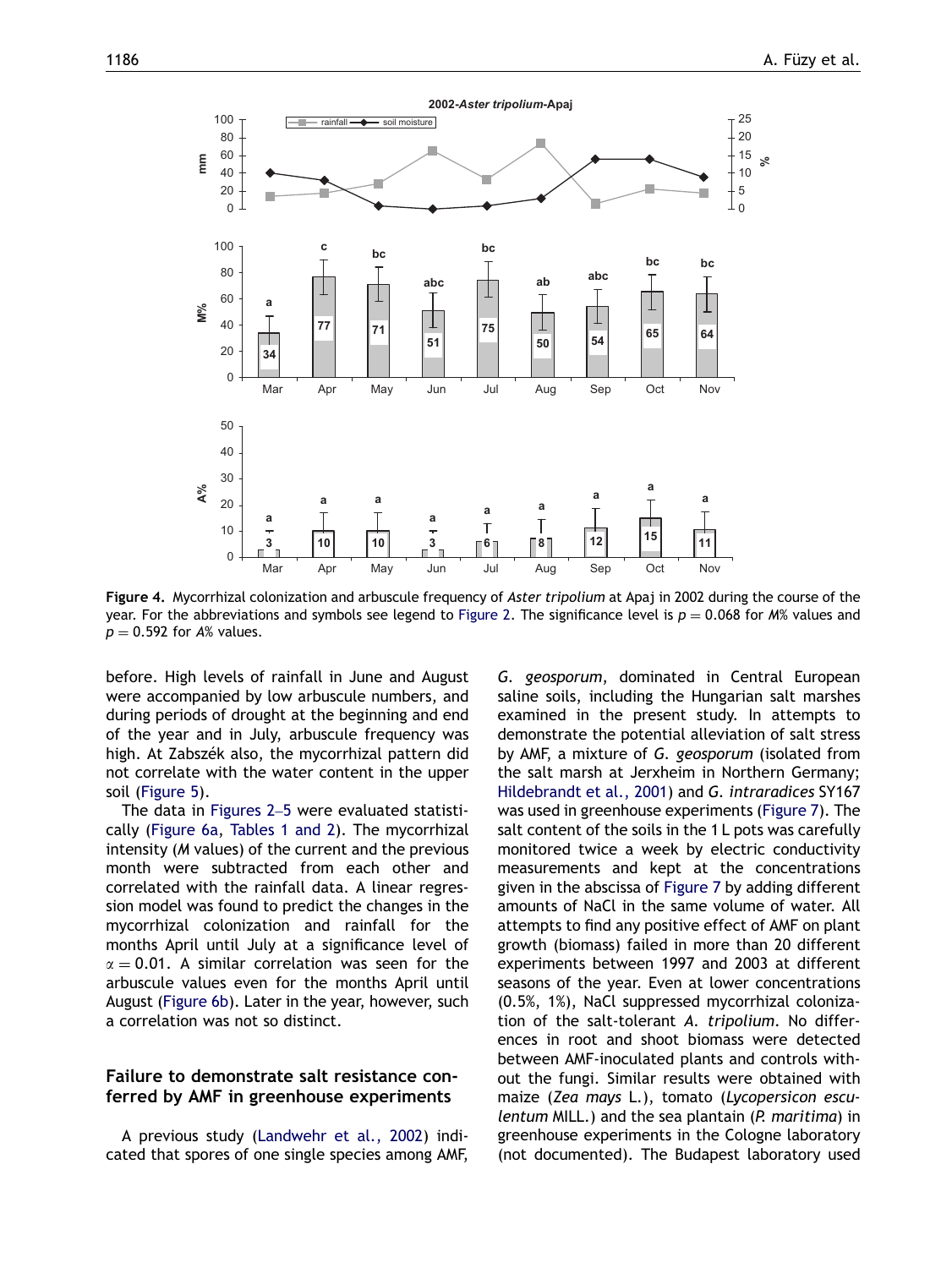<span id="page-6-0"></span>

Figure 5. Mycorrhizal colonization and arbuscule frequency of Aster tripolium at Zabszék in 2002 during the course of the year. For the abbreviations and symbols see legend to [Figure 2](#page-3-0). The significance level is  $p = 0.259$  for M% values and  $p = 0.284$  for A% values.

white clover (Trifolium repens L.) and a split root system, where half of the roots were subjected to salt stress and the other half were not. Salt stress (1% NaCl) reduced AMF colonization from 65% (determined by the Trouvelot method) to 45% and arbuscule frequency from 63% to 34% (not reported).

# **Discussion**

The two plant species selected for monthly counts of mycorrhizal colonization, Plantago maritima and Aster tripolium, have similar ecological demands in many respects ([Ellenberg, 1988\)](#page-10-0). Both are facultative halophytes, hemikryptophytes, helomorphs  $($  = with large water-filled spaces, large intercellulars in the roots), show a tendency for leaf succulence, are evergreen and are strongly colonized by arbuscular mycorrhizal fungi (AMF) in nature. P. maritima prefers slightly drier stands and more basic soils than the salt aster and, in particular, has more shallow roots. In contrast, A. tripolium forms roots exploiting deeper soil layers, thus exhibiting a larger ecological spectrum with respect to soil moisture content. The present study showed that the degree of mycorrhizal colonization and, in particular, the number of arbuscules, increased continuously in spring, which is the generally observed seasonal onset of this symbiotic interaction ([Escudero and Mendoza,](#page-10-0) [2005\)](#page-10-0). Arbuscules were formed even late in the year on these perennial plants, though often in reduced numbers (cf. [Figures 1](#page-2-0)–5). The surprising observation of the present study was that AMF colonization and arbuscule formation did not remain constant during the year nor did they increase specifically at distinct stages of plant growth, e.g. at flower or seed formation, but appeared to be inversely correlated with rainfall during the most productive season of the year, from late spring to early autumn. This was observed in all the counts in [Figures 2](#page-3-0)–5, though sometimes the arbuscule response lagged behind the rainfall/ drought cycle by 1 month. However, this variation could well reflect the number of days after rainfall when the samples were taken (soon or later after rainfall).

Early botanists noted that halophytes must cope not so much with the stress caused by Na<sup>+</sup> and  $Cl^-$ (or other) ions, but with the extremely negative water potential in salt marshes ([Stocker, 1928\)](#page-11-0).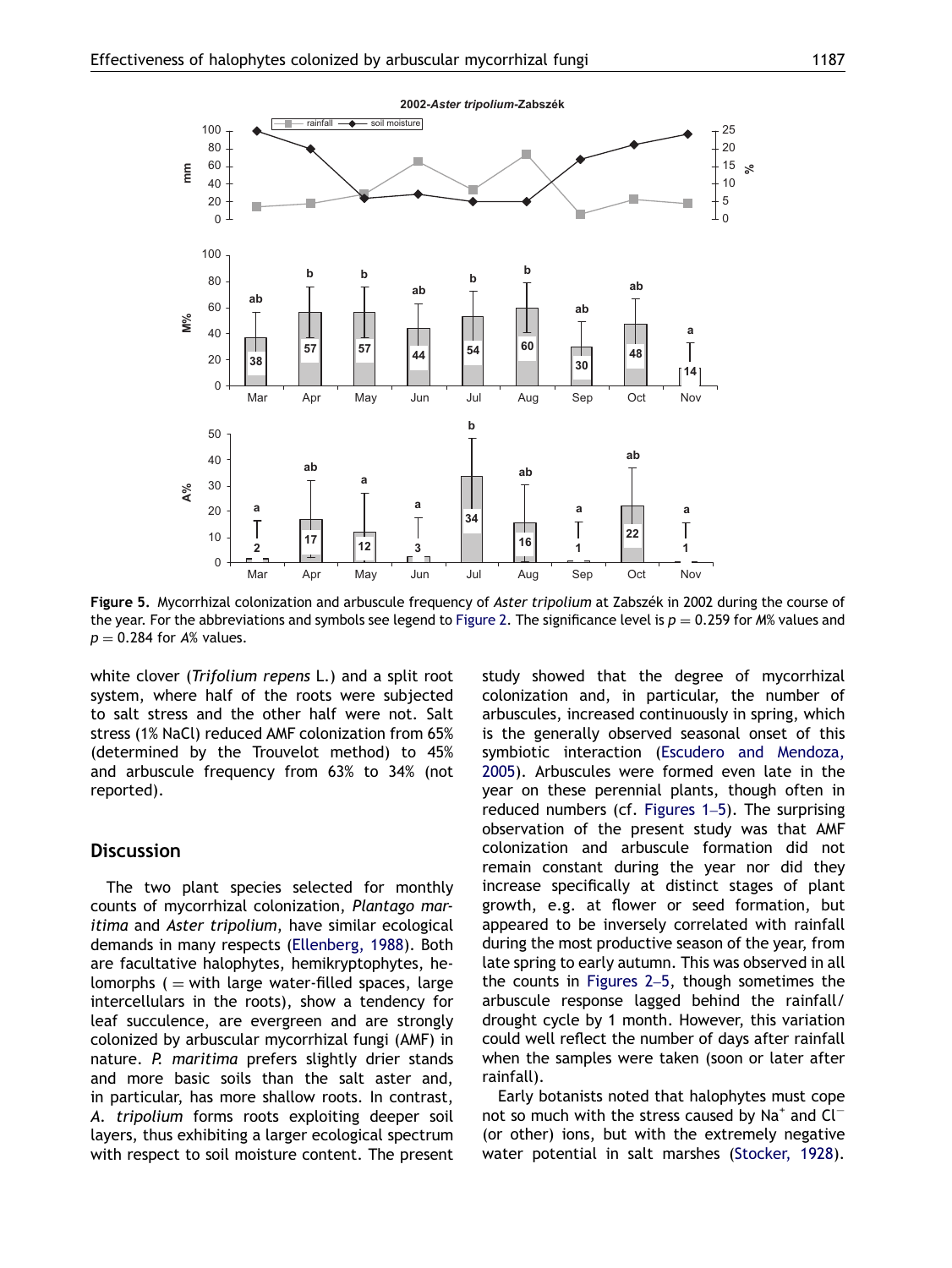<span id="page-7-0"></span>

Figure 6. Linear regression between the precipitation data and the changes in the degree of mycorrhizal colonization of Plantago maritima and Aster tripolium. Data of [Figures 2](#page-3-0)–5 have been taken for this analysis.  $\Delta M$  (or  $\Delta A$ ) in % is the  $M(A)$  value at the sampling date minus the  $M(A)$  value at the previous month. Precipitation data were summed up for the period between the 30th and 10th day before the sampling day and were referred to the  $\Delta M$  or  $\Delta A$  values, respectively. (a) The correlation between mycorrhizal colonization (M%) and precipitation data was significant (R  $=-0.75$ ,  $p=0.01$ ) for the data pairs from April until July, y  $=-0.66x+29.8$ . (b) The correlation between arbuscule richness (A%) and precipitation data was significant (R  $=-0.65,~p=0.01$ ) for the data pairs from April until August,  $\mathsf{y}=-0.42\mathsf{x}$ +20.3. A, *Aster tripolium*; P, Plantago maritima; 4–8, months from April until August.

|                             |                     | April May |                |       |          |                | June July August September October November |    |       |
|-----------------------------|---------------------|-----------|----------------|-------|----------|----------------|---------------------------------------------|----|-------|
| 2001 – Apaj P. maritima     | Precipitation       | 35        | 20             | 29    | 89       | 8              | 77                                          |    | 14    |
|                             | $\Delta M\%$        | $-11$     | 17             | 7     | $-14$    | $\mathfrak{p}$ | $-3$                                        | 4  | 6     |
|                             | Number in Figure 6a |           | $\overline{2}$ | 3     | 4        | 5              | 6                                           |    | 8     |
| 2002 – Apaj P. maritima     | Precipitation       | 18        | 28             | 65    | 33       | 74             | 6                                           | 23 | 18    |
|                             | $\Delta M\%$        | 28        | 12             | $-10$ | $\Omega$ | 21             | $-24$                                       | 35 | $-2$  |
|                             | Number in Figure 6a | 9         | 10             | 11    | 12       | 13             | 14                                          | 15 | 16    |
| 2002 – Apaj A. tripolium    | Precipitation       | 18        | 28             | 65    | 33       | 74             | 6                                           | 23 | 18    |
|                             | $\Delta M\%$        | 43        | $-6$           | 20    |          | $24 - 25$      | 4                                           | 11 | —1    |
|                             | Number in Figure 6a | 17        | 18             | 19    | 20       | 21             | 22                                          | 23 | 24    |
| 2002 – Zabszék A. tripolium | Precipitation       | 18        | 28             | 65    | 33       | 74             | 6                                           | 23 | 18    |
|                             | $\Delta M\%$        | 19        | 0              | $-13$ | 10       | 6              | 30                                          | 18 | $-34$ |
|                             | Number in Figure 6a | 25        | 26             | 27    | 28       | 29             | 30                                          | 31 | 32    |

Table 1. Data pairs for  $\Delta M$  and precipitation used and the corresponding numbers

Both ions bind water that needs to be mobilized by the plants. Hence, plants of saline habitats have to cope with this ''physiological drought'', which is aggravated by prolonged periods without significant precipitation – a situation frequently encountered in saline habitats of the Hungarian steppe. Colonization by AMF may then help plants to acquire water from the soil, and the formation of additional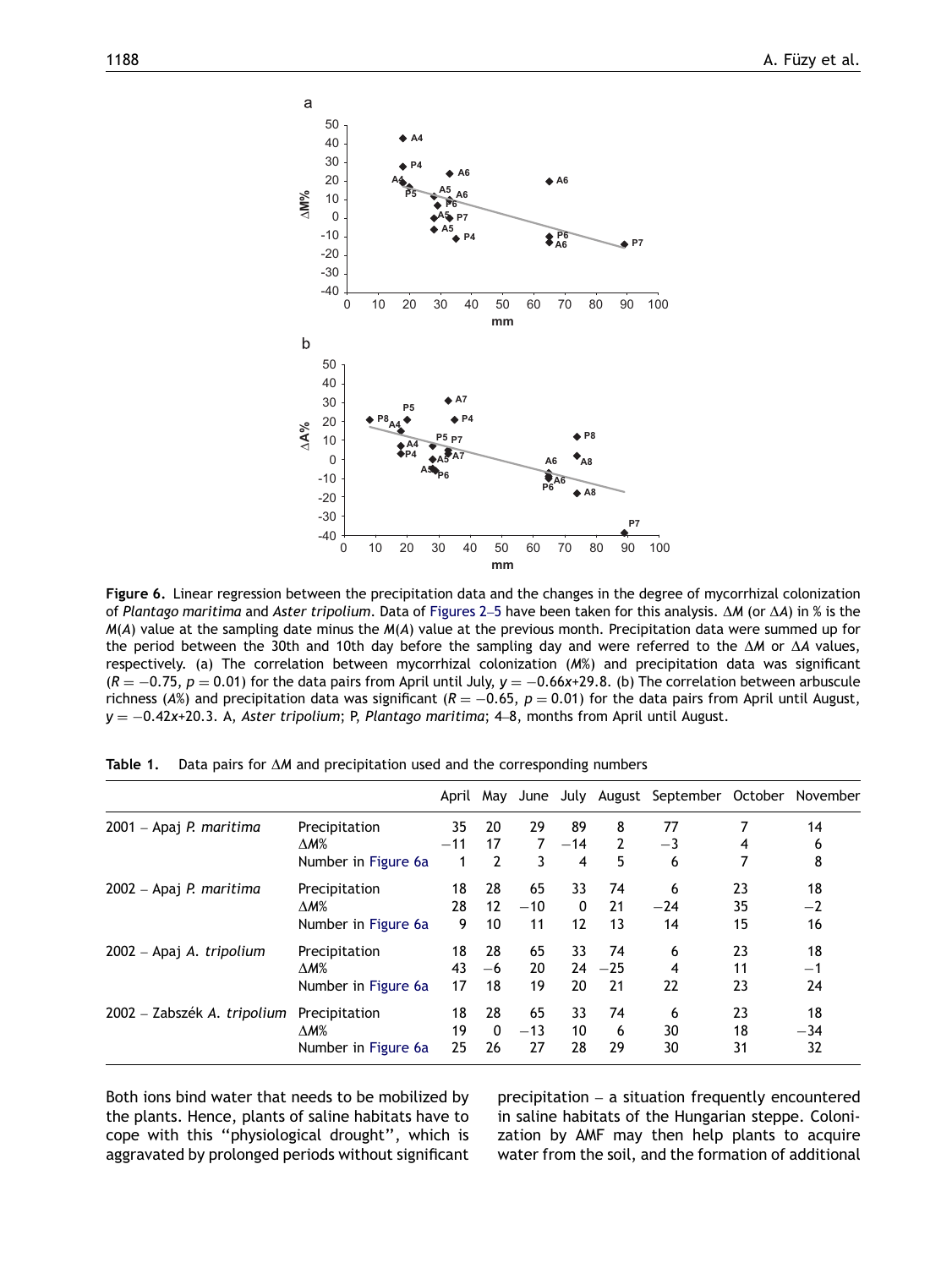|                             |                     |     |                |       |                   |                | April May June July August September October November |       |       |
|-----------------------------|---------------------|-----|----------------|-------|-------------------|----------------|-------------------------------------------------------|-------|-------|
| 2001 – Apaj P. maritima     | Precipitation       | 35  | 20             | 29    | 89                | 8              | 77                                                    |       | 14    |
|                             | $\Delta A\%$        | 21  | 21             | -6    | $-39$             | 21             | 5                                                     | $-27$ | 5     |
|                             | Number in Figure 6b | 1   | $\overline{2}$ | 3     | 4                 | 5              | 6                                                     | 7     | 8     |
| 2002 – Apaj P. maritima     | Precipitation       | 18  | 28             | 65    | 33                | 74             | 6                                                     | 23    | 18    |
|                             | $\Delta A\%$        | 3   | 7              | $-10$ | 5                 | 12             | $-16$                                                 | 16    |       |
|                             | Number in Figure 6b | 9   | 10             | 11    | $12 \overline{ }$ | 13             | 14                                                    | 15    | 16    |
| 2002 – Apaj A. tripolium    | Precipitation       | 18  | 28             | 65    | 33                | 74             | 6                                                     | 23    | 18    |
|                             | $\Delta A\%$        | 7   | $\mathbf{0}$   | $-7$  | 3                 | $\overline{2}$ | 4                                                     | 3     | $-4$  |
|                             | Number in Figure 6b | -17 | 18             | 19    | 20                | 21             | 22                                                    | 23    | 24    |
| 2002 – Zabszék A. tripolium | Precipitation       | 18  | 28             | 65    | 33                | 74             | 6                                                     | 23    | 18    |
|                             | $\Delta$ A%         | 15  | $-5$           | -9    | 31                | $-18$          | 15                                                    | 21    | $-21$ |
|                             | Number in Figure 6b | -25 | 26             | 27    | 28                | 29             | 30                                                    | 31    | 32    |

<span id="page-8-0"></span>Table 2. Data pairs for  $\Delta A$  and precipitation used and the corresponding numbers



Figure 7. Inhibition of mycorrhizal colonization of the salt aster (Aster tripolium) or barley (Hordeum vulgare) by sodium chloride. A representative experiment from the many performed between 1997 and 2003 is shown. A mixture of Glomus geosporum and G. intraradices was used as inoculum. Bars represent standard deviations of the values from five plants for each concentration. For experimental details, see Materials and methods.

arbuscules may facilitate the transfer of water and nutrients to the plants. Consistent with this, a recent study [\(Ouziad et al., 2006](#page-11-0)) showed that the expression of both plasmalemma and tonoplast aquaporins was down-regulated in tomato roots colonized by AMF under NaCl stress. It is tempting to assume that the fungal structures (external hyphae) undertake the mobilization of water in drought-affected saline soils with the involvement of both fungal and plant aquaporins.

To our surprise, the degree of AMF colonization and arbuscule formation apparently did not correlate with the water content in the soil but negatively with rainfall over the whole vegetation period. This correlation is particularly distinct for mycorrhizal intensity between April and July and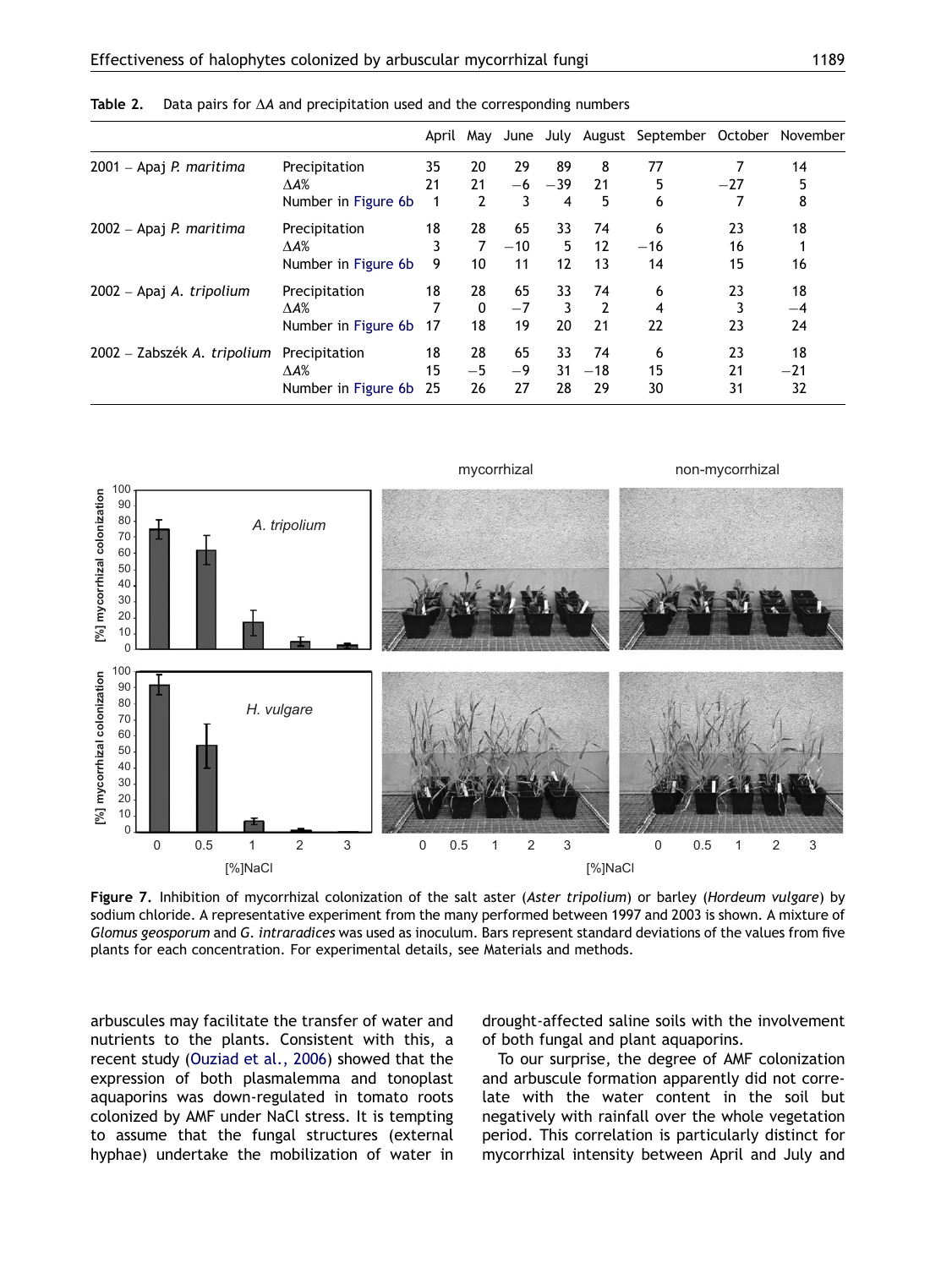for arbuscule richness between April and August ([Figures 6a and b\)](#page-7-0). This response was similar in both halophyte species, although A. tripolium can tolerate more soil moisture and thus anoxic conditions than P. maritima. The aerial parts of the plants apparently recognize drought stress, and in order to avoid wilt, they may systemically use the AMF to form more arbuscules, apparently for water acquisition and drought avoidance, a response that may be regulated by absciscic acid. This phytohormone is synthesized by both the plants and the fungi [\(Danneberg et al., 1992](#page-10-0)).

There is good experimental evidence that AMF colonization protects plants against detrimental effects of water deficiency ([Ouereieta et al., 2003;](#page-10-0) [Ruiz-Lozano, 2003](#page-11-0); [Mena-Violante et al., 2006;](#page-10-0) [Wu](#page-11-0) [and Xia, 2006\)](#page-11-0). AMF-induced increases in drought tolerance may involve avoidance and tolerance of dehydration [\(Cho et al., 2006\)](#page-10-0). However, the AMF influence on plants in desiccating soils is unpredictable in the field [\(Cho et al., 2006](#page-10-0)). The literature on AMF and salt stress is even more controversial than that on drought. Whereas most summaries explicitly state that salt has negative effects on the colonization of plants by AMF ([Juniper and Abbott, 1993, 2006;](#page-10-0) [Smith and Read,](#page-11-0) [1997](#page-11-0)), several more recent studies report that AMF alleviate salt stress both in the laboratory ([Feng et al., 2002;](#page-10-0) [Sharifi et al., 2007\)](#page-11-0) and in the field [\(Giri and Mukerji, 2004\)](#page-10-0). Although mycorrhizal colonization is indeed reduced with increasing salt levels, the symbiosis between AMF and halophytes might be strengthened in saline environments once the partnership has been established [\(Tian and](#page-11-0) [Feng, 2004](#page-11-0); [Neto et al., 2006](#page-10-0)). In saline soils, the species diversity of AMF, but not the spore abundance, is lower than in non-saline soils ([Hildebrandt et al., 2001;](#page-10-0) [Landwehr et al., 2002;](#page-10-0) [Carvalho et al., 2004](#page-10-0)). This has been demonstrated for saline soils of both inland and coastal habitats. In the latter, plants are exposed to both salt stress and periodic anoxic conditions due to regular flooding. Both soil types in Western and Central Europe predominantly contain spores of one AMF species, Glomus geosporum, which can make up to 80% of all spores ([Hildebrandt et al., 2001](#page-10-0); [Land](#page-10-0)[wehr et al., 2002;](#page-10-0) [Carvalho et al., 2004\)](#page-10-0). It was therefore a straightforward approach to test whether isolates of G. geosporum confer salt tolerance to plants. Some positive effects were indeed reported with a G. geosporum isolate from a Portuguese flooded salt marsh [\(Carvalho et al.,](#page-10-0) [2004](#page-10-0)). Unfortunately, in many greenhouse experiments between 1997 and 2003, we consistently failed to observe positive effects on drought tolerance with either G. geosporum (isolate from the salt marsh in Jerxheim) or a mixture of both the G. geosporum isolate and Glomus intraradices SY167, even with increasingly applied drought stress (data not shown). Consistent with these failures, no significant differences were detected in shoot biomass when comparing mycorrhizal and non-mycorrhizal A. tripolium subjected to conditions of tidal flooding with 50% diluted artificial seawater ([Neto et al., 2006](#page-10-0)). As already noted, the effects of AMF on salt stress are unpredictable [\(Cho et al., 2006](#page-10-0)), and small experimental details may influence results in greenhouse experiments [\(Tian and Feng, 2004\)](#page-11-0). Since NaCl is readily washed out from the experimental pots together with the drainage water, it is difficult to maintain a constant salt concentration in pots during experiments. A detailed laboratory study on the correlation between drought or salt stress and arbuscule frequency and their lifespan has not yet been reported to our knowledge. In nature, the occurrence of high numbers of G. geosporum spores in saline soils and the intensive AMF colonization of several halophytes such as A. tripolium, A. santonicum (in Western Europe Artemisia maritima), P. maritima or Inula chrithmoides might indicate that AMF play a beneficial role in plants of salt marshes. Due to drastic soil parameter changes within short distances and times ("microsite" formation), salt may, indeed, have detrimental effects on AMF colonization of halophytes at one site, but drought stress may override inhibition at another with lower NaCl concentrations, resulting in an overall effective G. geosporum/halophyte symbiosis in saline habitats. G. geosporum also occurs at non-saline sites, so the harsh conditions in salt marshes may cause this fungus to sporulate abundantly to help it to survive. Yet unpublished molecular data (Wilde, P., Manal, A., Stodden, M., Hildebrandt, U., Bothe, H., in preparation) indicate that roots of halophytes in Central European saline soils are preferentially colonized by still unidentified Glomus species. It therefore cannot be ruled out that AMF other than G. geosporum are the major players in plant tolerance of salt and drought stress in salt marshes.

It is necessary to comment on the colonization of the Brassicaceae Lepidium crassifolium in the Hungarian salt steppe. In comparison with the gridline intersect method, the Trouvelot protocol [\(Trouvelot et al., 1986\)](#page-11-0) recommends counting of mycorrhizal structures on a fairly large root segment (1 cm). Thus, the occasional occurrence of an AMF structure (intraradical hypha) may be taken as faint indication of the colonization of plant roots of families such as Brassicaceae or Chenopodiaceae, which are generally considered to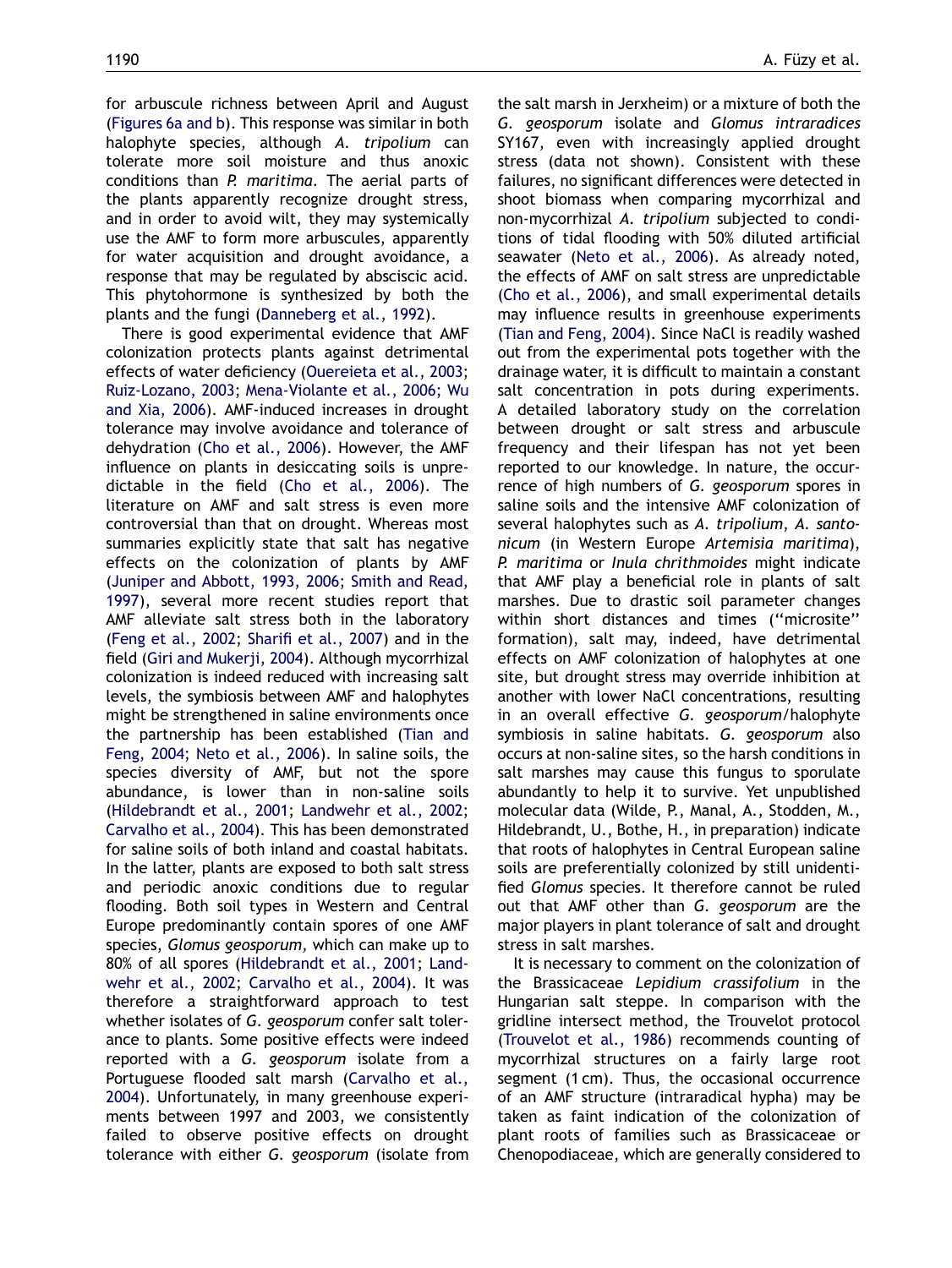<span id="page-10-0"></span>be non-mycorrhizal. On the other hand, as shown recently for the Brassicaceae Biscutella laevigata (Orłowska et al., 2002) and Thlaspi sp. [\(Regvar](#page-11-0) [et al., 2003](#page-11-0)), all fungal structures (intraradical hyphae, vesicles, spores and even arbuscules), can be found, at low frequency, within the roots at certain growth stages of these plants, particularly during flowering. There are indications that such fungi, despite the low colonization rate, may relieve stress such as heavy metal toxicity (Biro et al., 2005; Vogel-Mikuš et al., 2005). In most saline habitats analyzed (Hildebrandt et al., 2001; Landwehr et al., 2002), plants thriving at the sites of highest salt concentration were members of plant families considered non-mycorrhizal (e.g. Brassicaceae and Chenopodiaceae). Any correlation between the frequency of fungal structures, their activity and their impact on plant growth is difficult to resolve. A low AMF colonization of plants such as L. crassifolium or Puccinellia sp. in salt marshes does not necessarily imply ineffectiveness of the plant–fungal interaction.

# Acknowledgments

The authors are indebted to M.G. Yates for helpful comments and for improving the English. This work was kindly supported by the project MYCOREM within the Vth framework of the European Commission and by the Hungarian Scientific Research Fund (OTKA T0 46610).

# References

- Biró B, Posta K, Füzy A, Kádár I, Németh T. Mycorrhizal functioning as part of the survival mechanisms of barley (Hordeum vulgare L) at long-term heavy metal stress. Acta Biol Szegediensis 2005;49:65–8.
- Boullard B. Relations entre la photopériode et l'abondance des mycorrhizes chez Aster tripolium L. Bull Soc Bot Fr 1959;106:131–4.
- Carvalho LM, Correia PM, Martins-Loucao MA. Arbuscular mycorrhizal fungal propagules in a salt marsh. Mycorrhiza 2004;14:165–70.
- Cho K, Toler H, Lee J, Ownley B, Stutz JC, Moore JL, Augé RM. Mycorrhizal symbiosis and response of sorghum plants to combined drought and salinity stresses. J Plant Physiol 2006;163:517–28.
- Danneberg G, Latus C, Zimmer W, Hundeshagen B, Schneider-Poetsch HJ, Bothe H. Influence of vesicular arbuscular mycorrhiza on phytohormone balances in maize (Zea mays L.). J Plant Physiol 1992;141:33–9.
- Devillers P, Devillers-Terschuren J. A classification of Palaearctic habitats. Nature and Environment 1996; 78: Council of Europe <[http://www.botanika.hu/](http://www.botanika.hu/project/habhun/) [project/habhun/](http://www.botanika.hu/project/habhun/) $\rangle$ .
- Ellenberg H. Vegetation ecology of Central Europe [translated by Strutt GK], 4th ed. Cambridge, New York: Cambridge University Press; 1988.
- Escudero V, Mendoza R. Seasonal variation of arbuscular mycorrhizal fungi in temperate grasslands along a wide hydrologic gradient. Mycorrhiza 2005;15:291–9.
- Feng G, Zhang FS, Li XL, Tian CY, Tyang C, Rengel Z. Improved tolerance of maize plants to salt stress by arbuscular mycorrhiza is related to higher accumulation of soluble sugars in roots. Mycorrhiza 2002;12: 185–90.
- Füzy A, Vörös I, Takács T, Tóth T, Biró B. Colonisation of arbuscular mycorrhizal fungi on Festuca pseudovina and Matricaria chamomilla in two Hungarian saltaffected soils. Sci Bull North Univ Baia Mare Ser C 2001;14:109–17.
- Giri B, Mukerji KG. Mycorrhizal inoculant alleviates salt stress in Sesbania aegyptiaca and Sesbania grandiflora under field conditions: evidence for reduced sodium and improved magnesium uptake. Mycorrhiza 2004;14: 307–12.
- Harrison MJ. Molecular and cellular aspects of the arbuscular mycorrhizal symbiosis. Annu Rev Plant Physiol Plant Mol Biol 2005;50:361–89.
- Hildebrandt U, Kaldorf M, Bothe H. The zinc violet and its colonization by arbuscular mycorrhizal fungi. J Plant Physiol 1999;154:709–17.
- Hildebrandt U, Janetta K, Ouziad F, Renne B, Nawrath K, Bothe H. Arbuscular mycorrhizal colonization of halophytes in Central European salt marshes. Mycorrhiza 2001;10:175–83.
- Horváth I, Glavač V, Ellenberg H. Vegetation Südosteuropas. Stuttgart: Gustav Fischer; 1974.
- Juniper S, Abbott LK. Vesicular–arbuscular mycorrhizas and soil salinity. Mycorrhiza 1993;4:45–7.
- Juniper S, Abbott LK. Soil salinity delays germination and limits growth of hyphae from propagules of arbuscular mycorrhizal fungi. Mycorrhiza 2006;16:371–9.
- Landwehr M, Hildebrandt U, Wilde P, Nawrath K, Toth T, Biró B, et al. The arbuscular mycorrhizal fungus Glomus geosporum in European saline, sodic and gypsum soils. Mycorrhiza 2002;12:199–211.
- Mason E. Note on the presence of mycorrhizae in the roots of salt-marsh plants. New Phytol 1928;27:193–5.
- Mena-Violante HG, Ocampo-Jimenez O, Dendooven L, Martinez-Soto G, Gonzalez-Castaneda J, Davies FT, et al. Arbuscular mycorrhizal fungi enhance fruit growth and quality of Chile ancho (Capsicum annuum L.). Mycorrhiza 2006;16:261–87.
- Neto D, Carvalho LM, Cruz C, Martins-Louçao MA. How do mycorrhizas affect C and N relationships in flooded Aster tripolium plants? Plant Soil 2006;279:51–63.
- Orłowska E, Zubek S, Jurkiewicz A, Szarek-Lukaszewska G, Turnau K. Influence of restoration on arbuscular mycorrhiza of Biscutella laevigata L. (Brassicaceae) and Plantago lanceolata L. (Plantaginaceae) from calamine spoil mounds. Mycorrhiza 2002;12:1–17.
- Ouereieta JI, Barea JM, Allen MF, Caravaca F, Roldan A. Differential response of delta  $13C$  and water use efficiency to arbuscular mycorrhizal infection in two